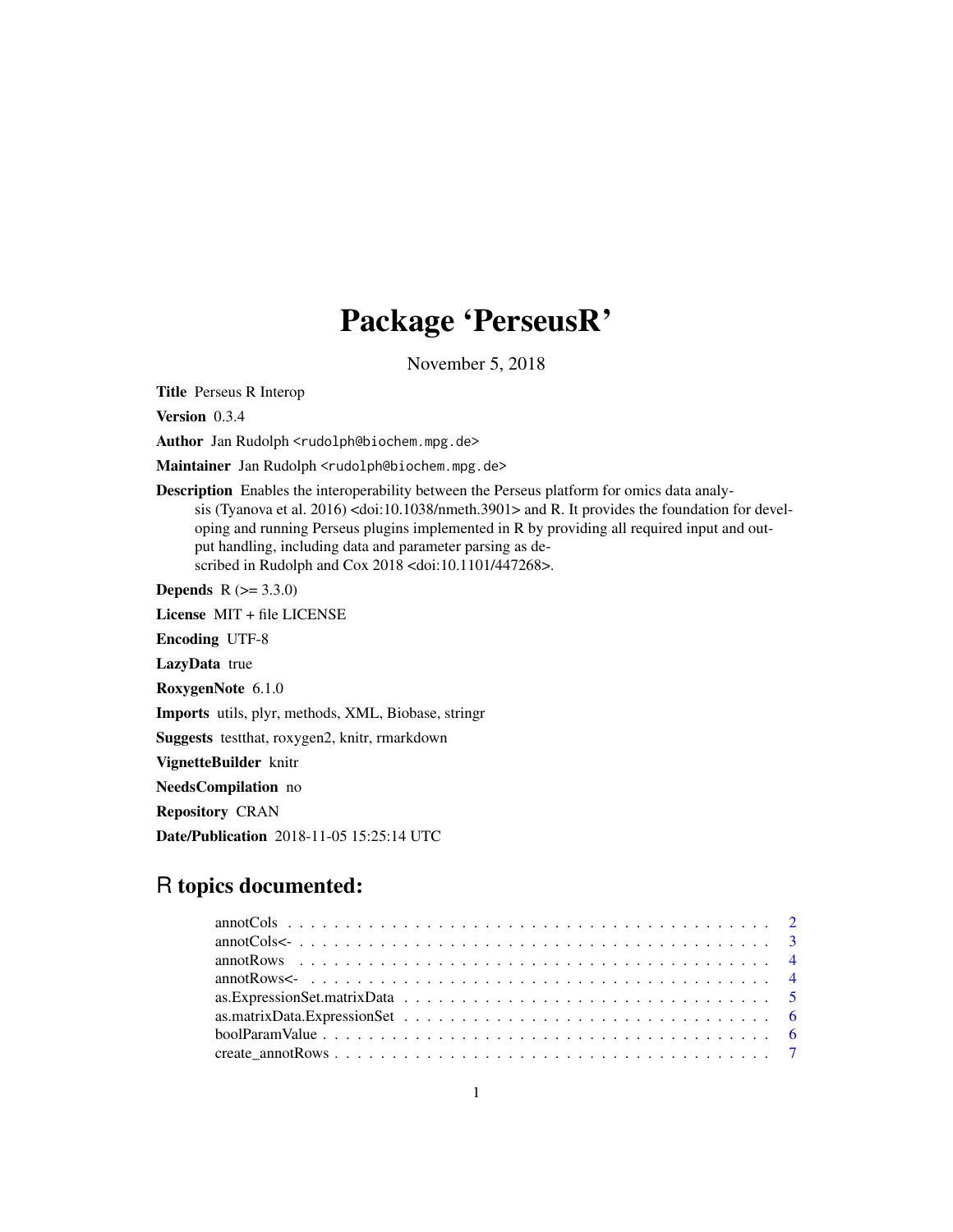#### <span id="page-1-0"></span>2 annotCols

| $\overline{7}$                                                                                                                                          |  |
|---------------------------------------------------------------------------------------------------------------------------------------------------------|--|
| 8                                                                                                                                                       |  |
| 9                                                                                                                                                       |  |
| 9                                                                                                                                                       |  |
| $infer_{\text{preseus}_{\text{}}\text{annotation}_{\text{}}\text{types} \dots \dots \dots \dots \dots \dots \dots \dots \dots \dots \dots \dots$<br>-10 |  |
| $initialize, matrixData-method \dots \dots \dots \dots \dots \dots \dots \dots \dots \dots \dots \dots \dots \dots$<br>-11                              |  |
| -11                                                                                                                                                     |  |
|                                                                                                                                                         |  |
|                                                                                                                                                         |  |
|                                                                                                                                                         |  |
|                                                                                                                                                         |  |
|                                                                                                                                                         |  |
|                                                                                                                                                         |  |
|                                                                                                                                                         |  |
|                                                                                                                                                         |  |
| -17                                                                                                                                                     |  |
| -17                                                                                                                                                     |  |
| -18                                                                                                                                                     |  |
| -19                                                                                                                                                     |  |
| $singleChoiceParamValue \dots \dots \dots \dots \dots \dots \dots \dots \dots \dots \dots \dots \dots \dots$<br>20                                      |  |
| write.perseus<br>21                                                                                                                                     |  |
|                                                                                                                                                         |  |

### **Index** [23](#page-22-0)

<span id="page-1-1"></span>annotCols *Get annotation columns*

# Description

Get annotation columns

# Usage

annotCols(mdata)

# Arguments

mdata matrixData

# See Also

Other matrixData basic functions: [annotCols<-](#page-2-1), [annotRows<-](#page-3-1), [annotRows](#page-3-2), [description<-](#page-7-1), [description](#page-6-1), [imputeData<-](#page-8-1), [imputeData](#page-8-2), [main<-](#page-11-1), [main](#page-11-2), [matrixData-class](#page-13-1), [matrixData](#page-12-1), [names,matrixData-method](#page-0-0), [qualityData<-](#page-16-1), [qualityData](#page-16-2)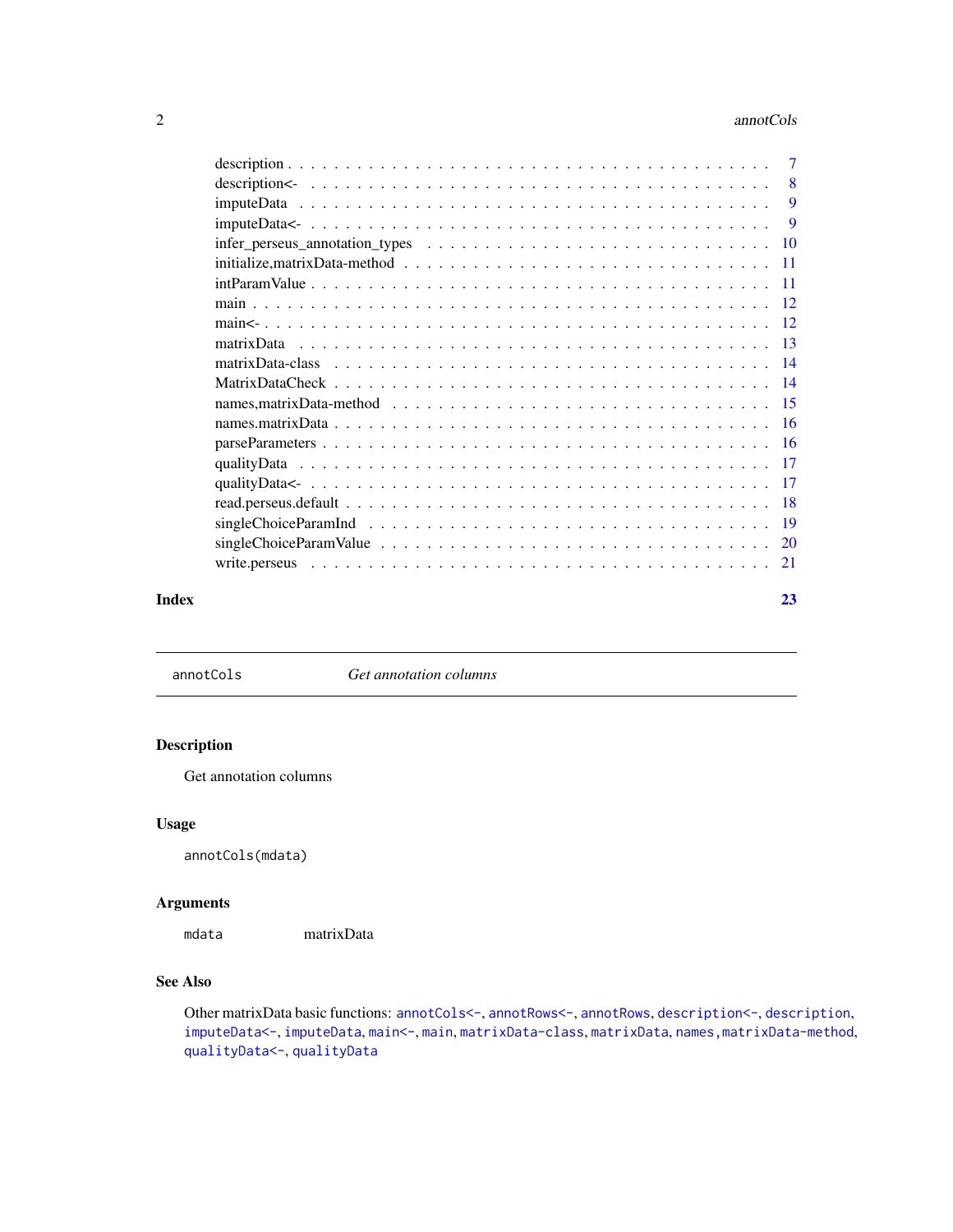## <span id="page-2-0"></span>annotCols<- 3

# Examples

```
mdata <- matrixData(main=data.frame(a=1:3, b=6:8),
annotCols=data.frame(c=c('a','b','c')),
annotRows=data.frame(x=factor(c('1','1'))))
annotCols(mdata)
```
<span id="page-2-1"></span>annotCols<- *Set annotation columns*

# Description

Set annotation columns

# Usage

annotCols(mdata) <- value

## Arguments

| mdata | matrixData |
|-------|------------|
| value | value      |

# See Also

Other matrixData basic functions: [annotCols](#page-1-1), [annotRows<-](#page-3-1), [annotRows](#page-3-2), [description<-](#page-7-1), [description](#page-6-1), [imputeData<-](#page-8-1), [imputeData](#page-8-2), [main<-](#page-11-1), [main](#page-11-2), [matrixData-class](#page-13-1), [matrixData](#page-12-1), [names,matrixData-method](#page-0-0), [qualityData<-](#page-16-1), [qualityData](#page-16-2)

```
mdata <- matrixData(main=data.frame(a=1:3, b=6:8),
annotCols=data.frame(c=c('a','b','c')),
annotRows=data.frame(x=factor(c('1','1'))))
value <- data.frame(d=c('d', 'e', 'f'))
annotCols(mdata) <- value
```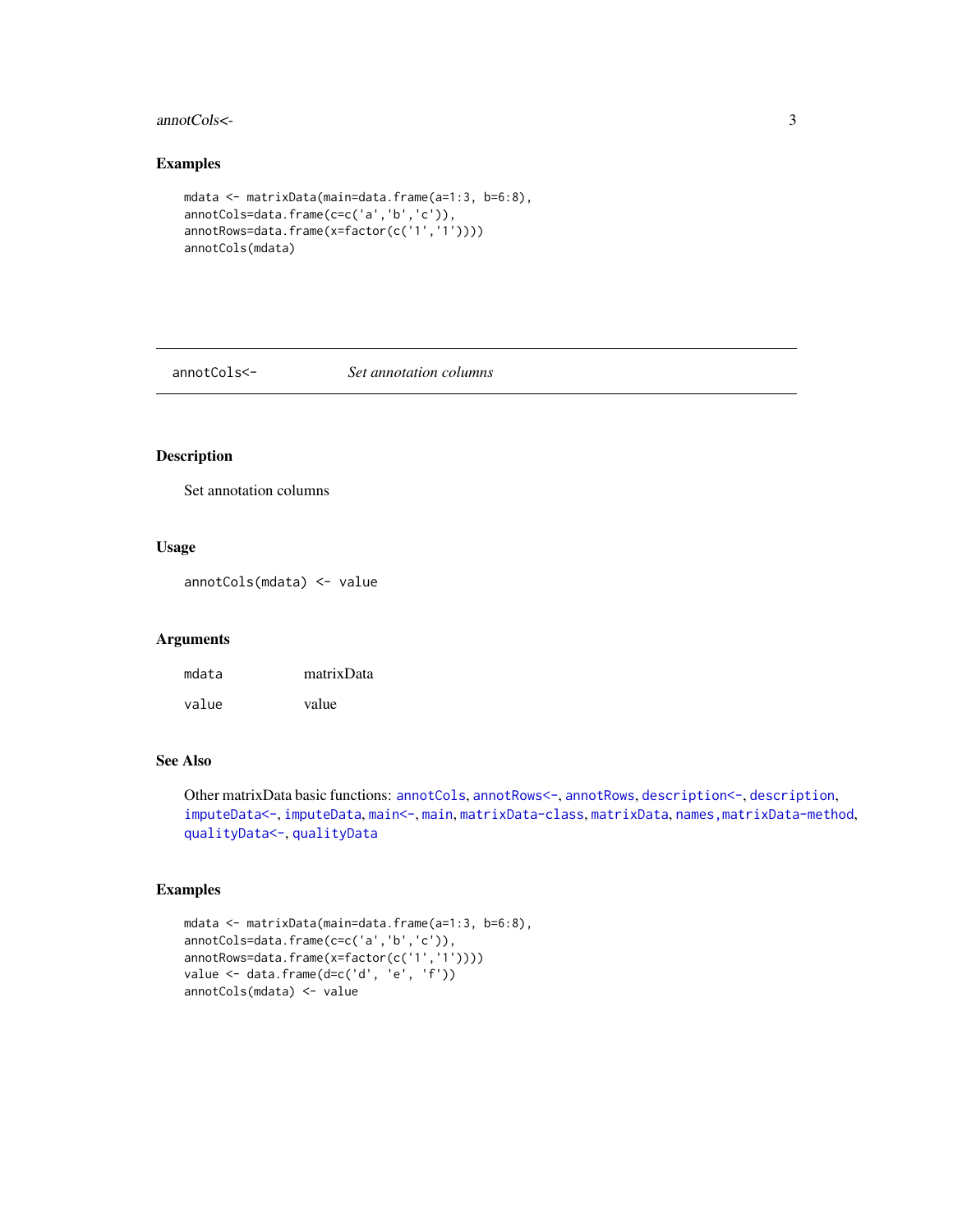<span id="page-3-2"></span><span id="page-3-0"></span>

Get annotation rows

## Usage

annotRows(mdata)

# Arguments

mdata matrixData

# See Also

Other matrixData basic functions: [annotCols<-](#page-2-1), [annotCols](#page-1-1), [annotRows<-](#page-3-1), [description<-](#page-7-1), [description](#page-6-1), [imputeData<-](#page-8-1), [imputeData](#page-8-2), [main<-](#page-11-1), [main](#page-11-2), [matrixData-class](#page-13-1), [matrixData](#page-12-1), [names,matrixData-method](#page-0-0), [qualityData<-](#page-16-1), [qualityData](#page-16-2)

# Examples

```
mdata <- matrixData(main=data.frame(a=1:3, b=6:8),
annotCols=data.frame(c=c('a','b','c')),
annotRows=data.frame(x=factor(c('1','1'))))
annotRows(mdata)
```
<span id="page-3-1"></span>annotRows<- *Set annotation rows*

## Description

Set annotation rows

# Usage

annotRows(mdata) <- value

| mdata | matrixData |
|-------|------------|
| value | value      |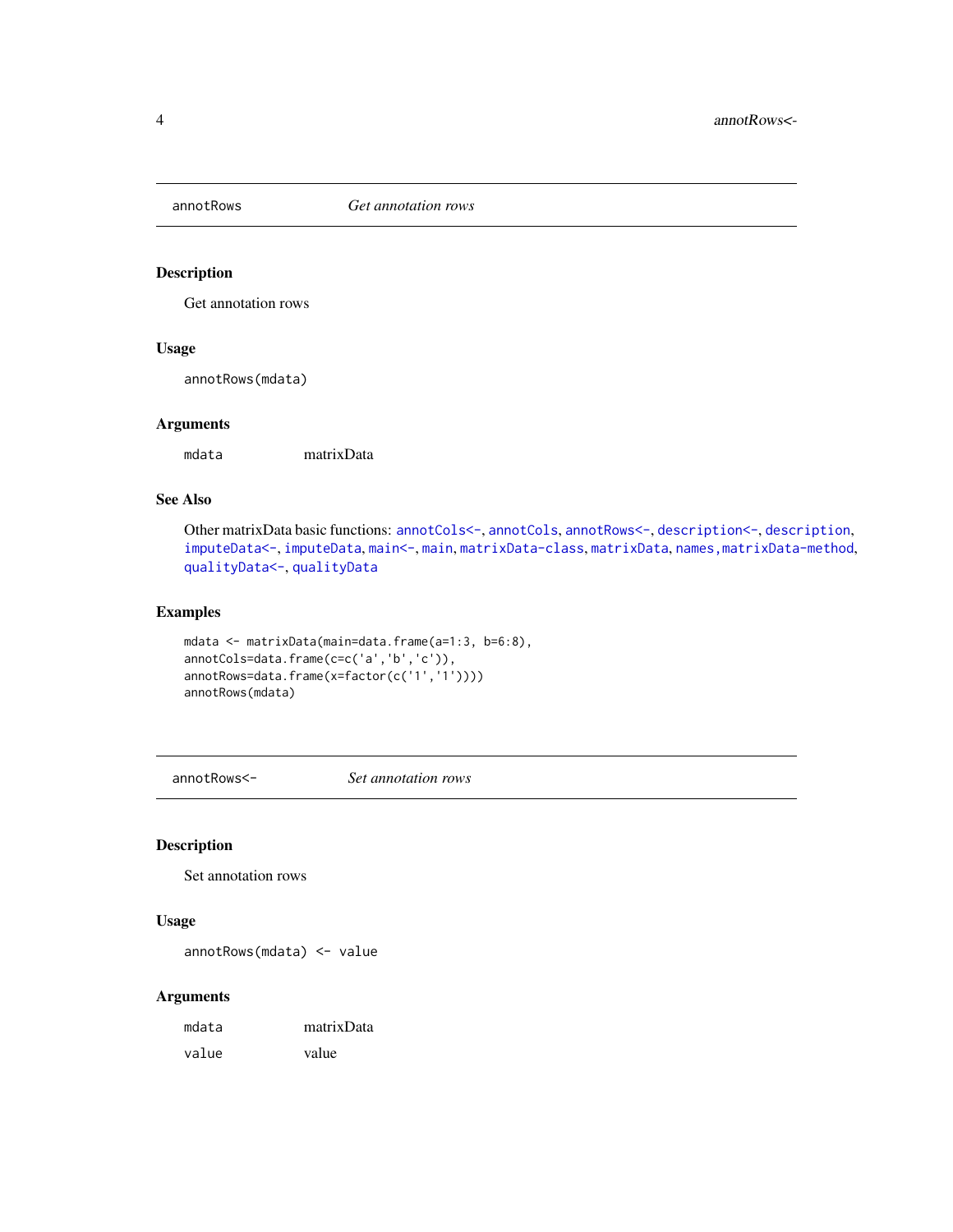# <span id="page-4-0"></span>as.ExpressionSet.matrixData 5

# See Also

```
Other matrixData basic functions: annotCols<-, annotCols, annotRows, description<-, description,
imputeData<-, imputeData, main<-, main, matrixData-class, matrixData, names,matrixData-method,
qualityData<-, qualityData
```
## Examples

```
mdata <- matrixData(main=data.frame(a=1:3, b=6:8),
annotCols=data.frame(c=c('a','b','c')),
annotRows=data.frame(x=factor(c('1','1'))))
value <- data.frame(y=factor(c('2','2')))
annotRows(mdata) <- value
```

```
as.ExpressionSet.matrixData
```
*Coerces a MatrixData into an ExpressionSet*

# Description

Coerces a MatrixData object into an ExpressionSet object

## Usage

as.ExpressionSet.matrixData(mdata)

## **Arguments**

mdata a [matrixData](#page-12-1) object

# Details

function to convert a [matrixData](#page-12-1) [ExpressionSet](#page-0-0)

# Value

returns an [ExpressionSet](#page-0-0) object

```
mD <- matrixData(
main=data.frame(a=1:3, b=6:8),
annotCols=data.frame(b=c('a','b','c')),
annotRows=data.frame(x=factor(c('1','1'))))
eSet <- as(mD, "ExpressionSet")
print(eSet)
```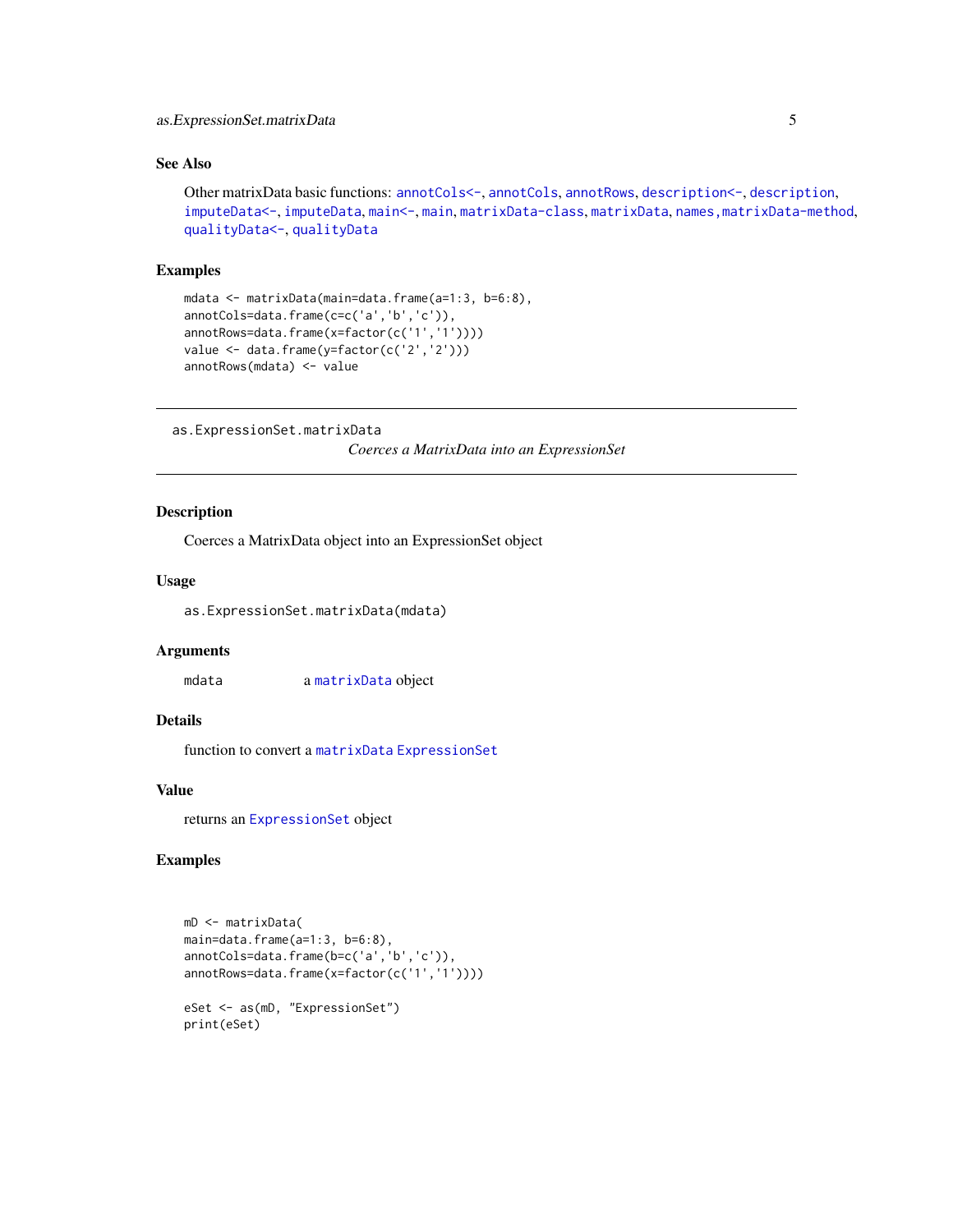<span id="page-5-0"></span>as.matrixData.ExpressionSet

*Coerces an ExpressionSet into a MatrixData*

# Description

function to convert an [ExpressionSet](#page-0-0) object into a [matrixData](#page-12-1)

## Usage

as.matrixData.ExpressionSet(ExpressionSet)

# Arguments

ExpressionSet an [ExpressionSet](#page-0-0) object

# Value

returns a [matrixData](#page-12-1) object

# Examples

```
eSet <- eSet <- Biobase::ExpressionSet(matrix(1:10, ncol = 2))
mD <- as(eSet, "matrixData")
print(mD)
```
boolParamValue *Bool parameter value*

# Description

Extract the value chosen in an BoolParam

# Usage

boolParamValue(parameters, name)

| parameters | The parameters object (see parseParameters) |
|------------|---------------------------------------------|
| name       | The name of the parameter                   |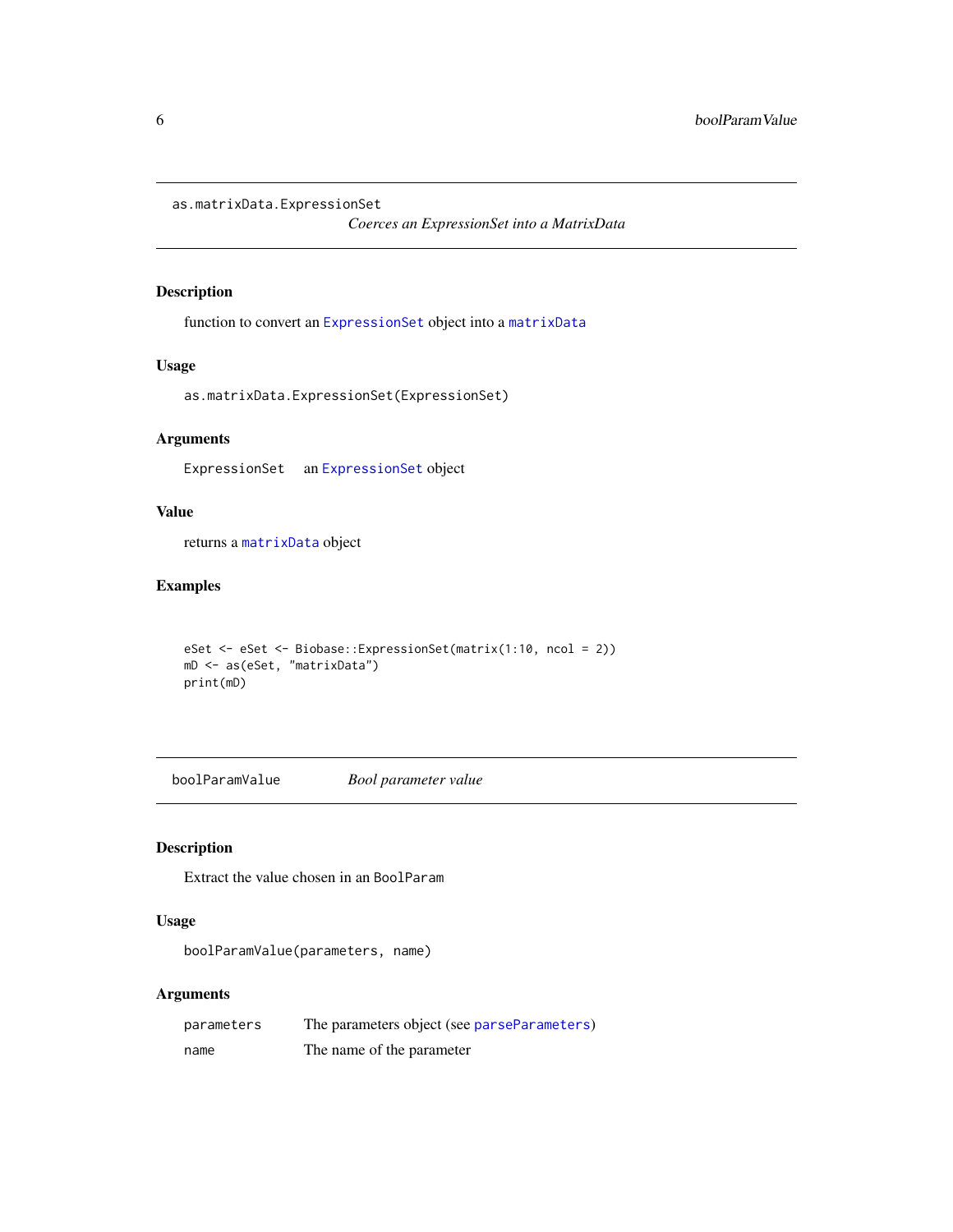# <span id="page-6-0"></span>create\_annotRows 7

# Value

The selected boolean

# Examples

```
tmp \leftarrow template(fileext = ".xml")write('<BoolParam Name="test_bool">\n<Value>false</Value>\n</BoolParam>', file=tmp)
parameters <- parseParameters(tmp)
boolParamValue(parameters, "test_bool")
```
create\_annotRows *Create annotation rows*

# Description

Create the annotation rows data.frame from the list of comment rows parsed from the input file and the main columns indicator

# Usage

create\_annotRows(commentRows, isMain)

# Arguments

| commentRows | list of comment rows                      |
|-------------|-------------------------------------------|
| isMain      | logical array indicating all main columns |

## See Also

used by [read.perseus](#page-17-1)

<span id="page-6-1"></span>description *Get column description*

# Description

Get column description

## Usage

description(mdata)

## Arguments

mdata matrixData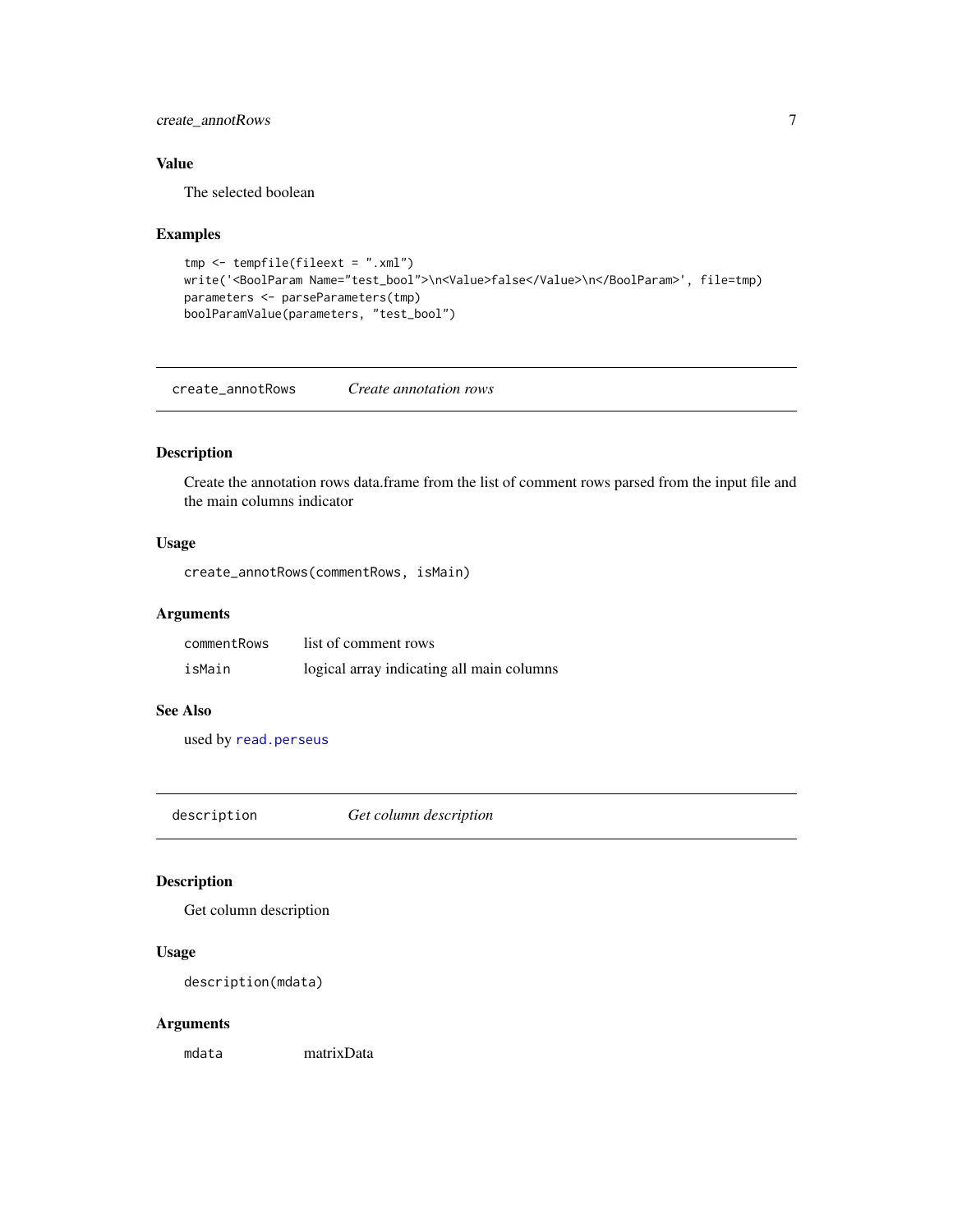# See Also

```
Other matrixData basic functions: annotCols<-, annotCols, annotRows<-, annotRows, description<-,
imputeData<-, imputeData, main<-, main, matrixData-class, matrixData, names,matrixData-method,
qualityData<-, qualityData
```
## Examples

```
mdata <- matrixData(main=data.frame(a=1:3, b=6:8),
annotCols=data.frame(c=c('a','b','c')),
annotRows=data.frame(x=factor(c('1','1'))),
description=c('aaa', 'bbb', 'ccc'))
description(mdata)
```
<span id="page-7-1"></span>description<- *Set column description*

# Description

Set column description

#### Usage

description(mdata) <- value

## Arguments

| mdata | matrixData |
|-------|------------|
| value | value      |

# See Also

Other matrixData basic functions: [annotCols<-](#page-2-1), [annotCols](#page-1-1), [annotRows<-](#page-3-1), [annotRows](#page-3-2), [description](#page-6-1), [imputeData<-](#page-8-1), [imputeData](#page-8-2), [main<-](#page-11-1), [main](#page-11-2), [matrixData-class](#page-13-1), [matrixData](#page-12-1), [names,matrixData-method](#page-0-0), [qualityData<-](#page-16-1), [qualityData](#page-16-2)

```
mdata <- matrixData(main=data.frame(a=1:3, b=6:8),
annotCols=data.frame(c=c('a','b','c')),
annotRows=data.frame(x=factor(c('1','1'))))
value <- c('aaa', 'bbb', 'ccc')
description(mdata) <- value
```
<span id="page-7-0"></span>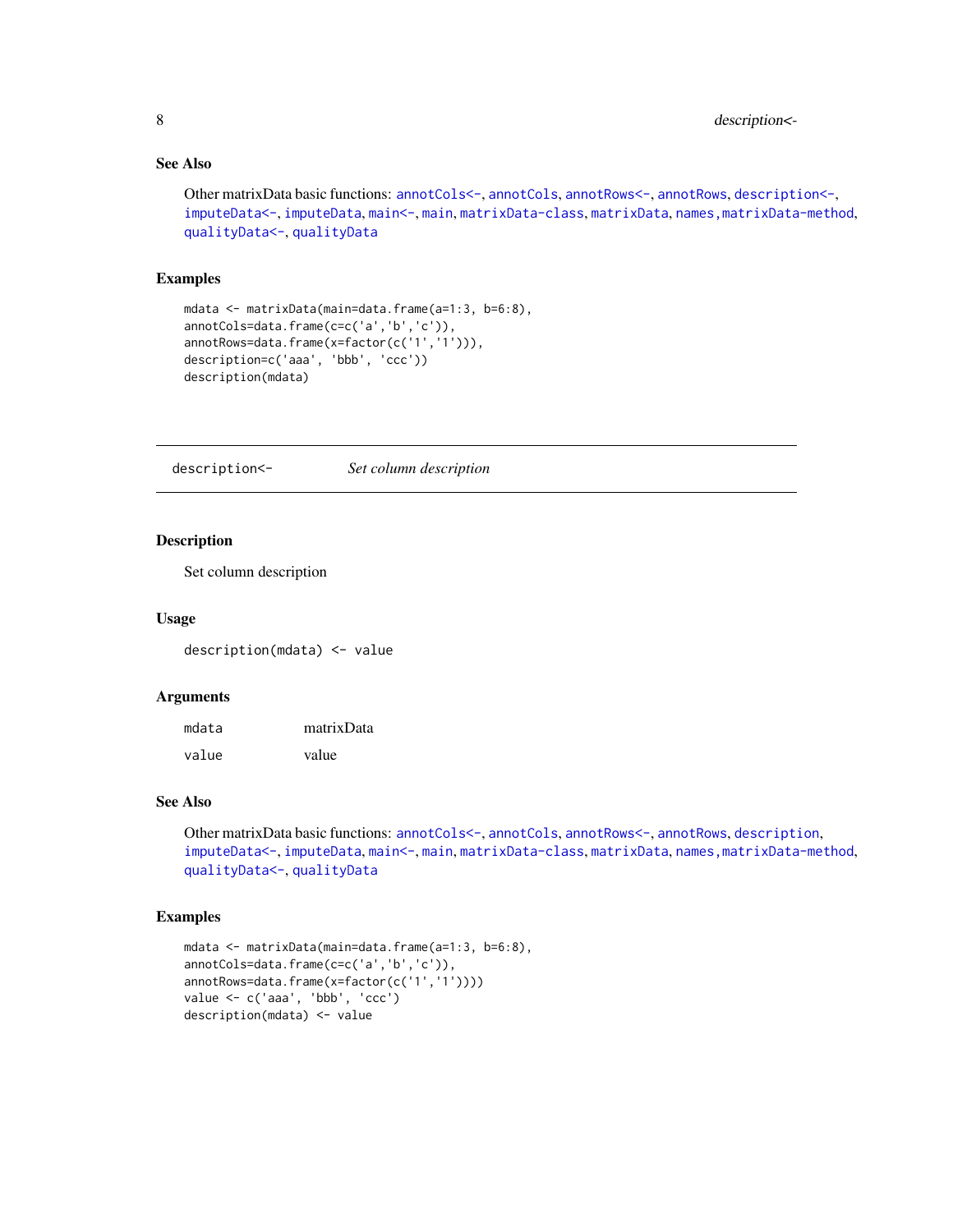<span id="page-8-2"></span><span id="page-8-0"></span>

Get imputation of main data frame

## Usage

imputeData(mdata)

# Arguments

mdata matrixData

## See Also

```
Other matrixData basic functions: annotCols<-, annotCols, annotRows<-, annotRows, description<-,
descriptionimputeData<-main<-mainmatrixData-classmatrixData, names, matrixData-method,
qualityData<-, qualityData
```
## Examples

```
mdata <- matrixData(main=data.frame(a=1:3, b=6:8),
annotCols=data.frame(c=c('a','b','c')),
annotRows=data.frame(x=factor(c('1','1'))),
imputeData=data.frame(impute=c('False', 'True', 'False')))
imputeData(mdata)
```
<span id="page-8-1"></span>imputeData<- *Set imputation of main data frame*

# Description

Set imputation of main data frame

# Usage

imputeData(mdata) <- value

| mdata | matrixData |
|-------|------------|
| value | value      |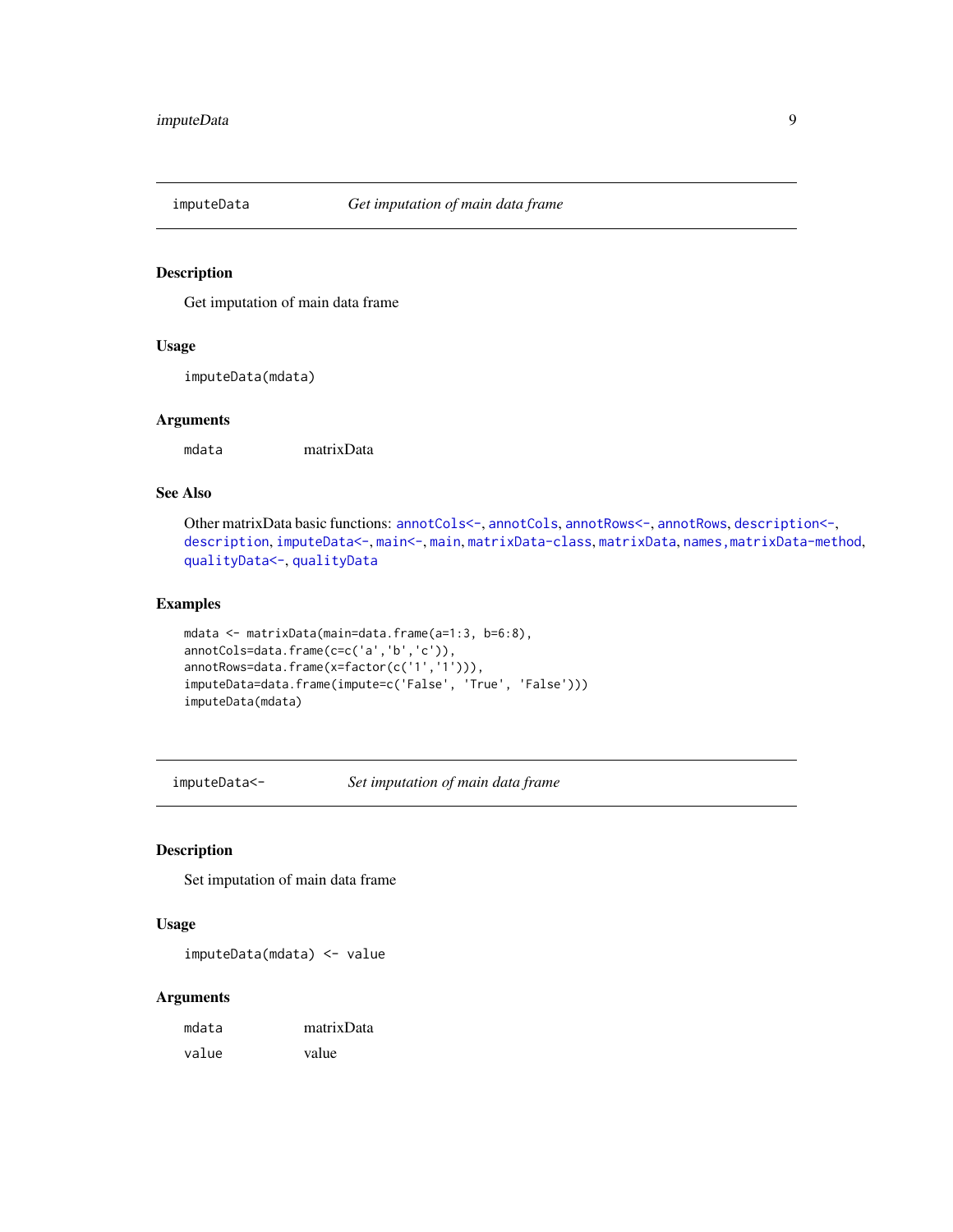# See Also

```
Other matrixData basic functions: annotCols<-, annotCols, annotRows<-, annotRows, description<-,
descriptionimputeDatamain<-mainmatrixData-classmatrixData, names, matrixData-method,
qualityData<-, qualityData
```
# Examples

```
mdata <- matrixData(main=data.frame(a=1:3, b=6:8),
annotCols=data.frame(c=c('a','b','c')),
annotRows=data.frame(x=factor(c('1','1'))),
imputeData=data.frame(impute=c('False', 'True', 'False')))
value <- data.frame(impute=c('True', 'True', 'True'))
imputeData(mdata) <- value
```
infer\_perseus\_annotation\_types

*Infer Perseus type annotation row from DataFrame column classes*

## Description

Infer Perseus type annotation row from DataFrame column classes

#### Usage

```
infer_perseus_annotation_types(df, typeMap)
```
#### Arguments

| df      | The data.frame                                                              |
|---------|-----------------------------------------------------------------------------|
| typeMap | A list with elements 'Perseus' and 'R'. The ordering determines the mapping |

#### Value

A vector with perseus type annotations

## See Also

Based on [mapvalues](#page-0-0)

<span id="page-9-0"></span>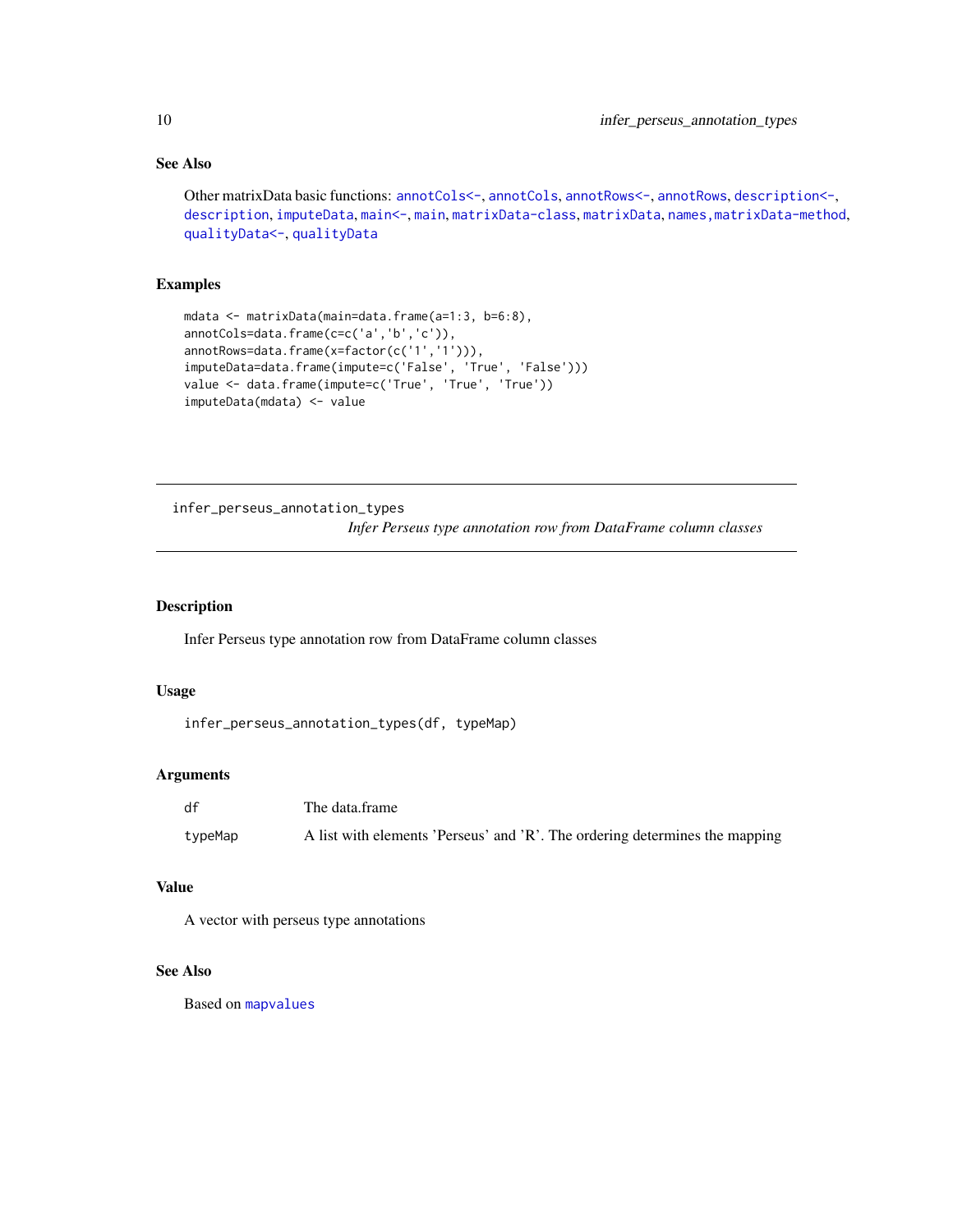<span id="page-10-0"></span>initialize,matrixData-method

*matrixData initializer*

# Description

Initializes the annotCols data frame to have the same number of rows as the main data. This might not be the cleanest solution.

## Usage

```
## S4 method for signature 'matrixData'
initialize(.Object, ...)
```
# Arguments

| .Object  | Initialized object   |
|----------|----------------------|
| $\cdots$ | Additional arguments |

intParamValue *Int parameter value*

# Description

Extract the value chosen in an IntParam

# Usage

intParamValue(parameters, name)

# Arguments

| parameters | The parameters object (see parseParameters) |
|------------|---------------------------------------------|
| name       | The name of the parameter                   |

# Value

The selected number

```
tmp <- tempfile(fileext = ".xml")
write('<IntParam Name="test_int">\n<Value>2</Value>\n</IntParam>', file=tmp)
parameters <- parseParameters(tmp)
intParamValue(parameters, "test_int")
```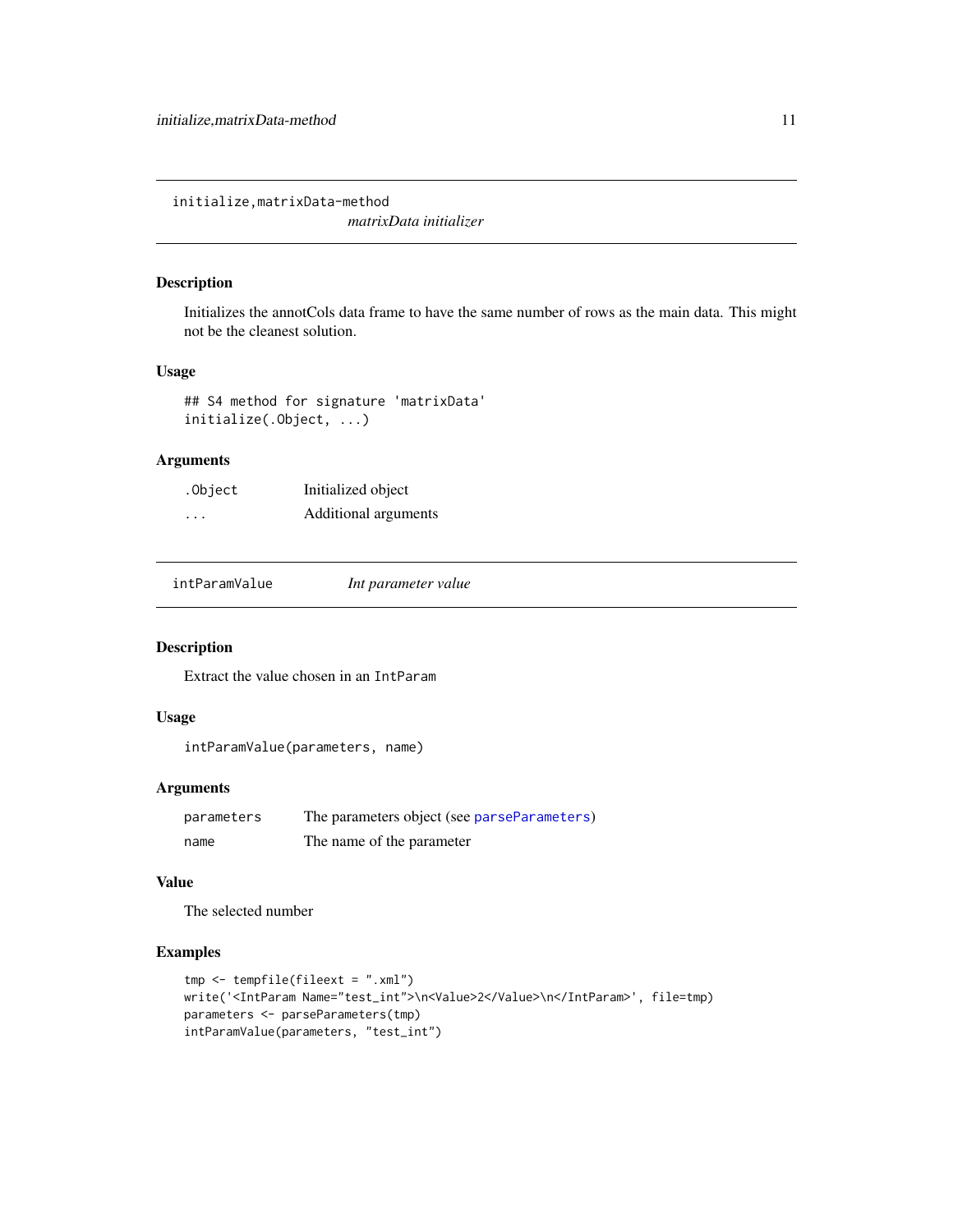<span id="page-11-2"></span><span id="page-11-0"></span>

Gets the main columns (main matrix) of a [matrixData](#page-12-1) object as a data.frame object

## Usage

main(mdata)

# Arguments

mdata matrixData

# See Also

Other matrixData basic functions: [annotCols<-](#page-2-1), [annotCols](#page-1-1), [annotRows<-](#page-3-1), [annotRows](#page-3-2), [description<-](#page-7-1), [description](#page-6-1), [imputeData<-](#page-8-1), [imputeData](#page-8-2), [main<-](#page-11-1), [matrixData-class](#page-13-1), [matrixData](#page-12-1), [names,matrixData-method](#page-0-0), [qualityData<-](#page-16-1), [qualityData](#page-16-2)

# Examples

```
mdata <- matrixData(main=data.frame(a=1:3, b=6:8),
annotCols=data.frame(c=c('a','b','c')),
annotRows=data.frame(x=factor(c('1','1'))))
main(mdata)
```
<span id="page-11-1"></span>main<- *Set main columns*

# Description

Set main columns

## Usage

main(mdata) <- value

| mdata | matrixData |
|-------|------------|
| value | value      |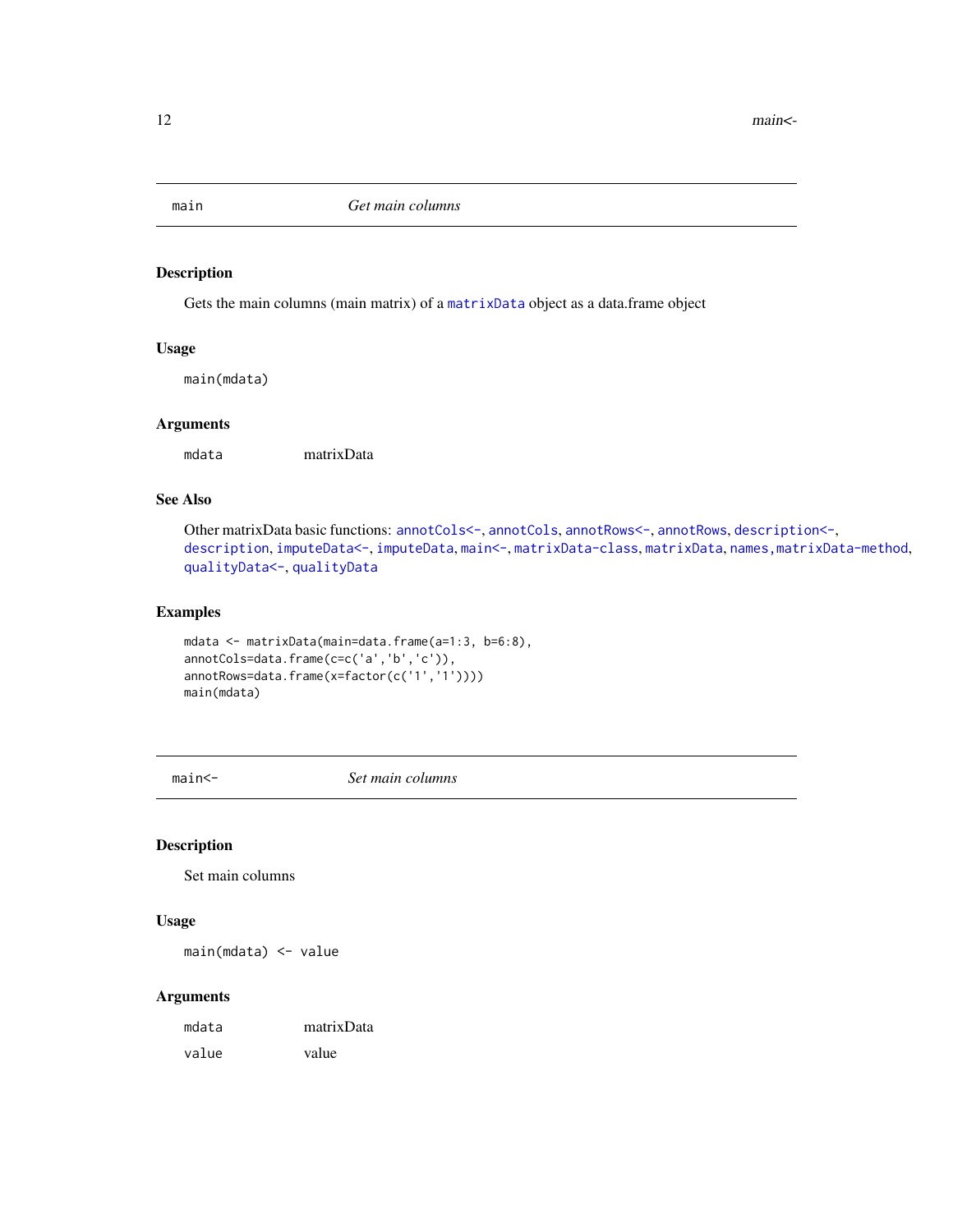#### <span id="page-12-0"></span>matrixData 13

# See Also

```
Other matrixData basic functions: annotCols<-, annotCols, annotRows<-, annotRows, description<-,
description, imputeData<-, imputeData, main, matrixData-class, matrixData, names,matrixData-method,
qualityData<-, qualityData
```
## Examples

```
mdata <- matrixData(main=data.frame(a=1:3, b=6:8),
annotCols=data.frame(c=c('a','b','c')),
annotRows=data.frame(x=factor(c('1','1'))))
value<-data.frame(c=c(0,0,0), d=c(1,1,1))
main(mdata) <- value
```
<span id="page-12-1"></span>matrixData *matrixData constructor*

# Description

matrixData constructor

#### Usage

```
matrixData(...)
```
## Arguments

... main, annotCols, annotRows, description, imputeData, qualityData

# See Also

Other matrixData basic functions: [annotCols<-](#page-2-1), [annotCols](#page-1-1), [annotRows<-](#page-3-1), [annotRows](#page-3-2), [description<-](#page-7-1), [description](#page-6-1), [imputeData<-](#page-8-1), [imputeData](#page-8-2), [main<-](#page-11-1), [main](#page-11-2), [matrixData-class](#page-13-1), [names,matrixData-method](#page-0-0), [qualityData<-](#page-16-1), [qualityData](#page-16-2)

```
mdata <- matrixData(main=data.frame(a=1:3, b=6:8),
annotCols=data.frame(c=c('a','b','c')),
annotRows=data.frame(x=factor(c('1','1'))),
description=c('aaa', 'bbb', 'ccc'),
imputeData=data.frame(impute=c('False', 'True', 'False')),
qualityData=data.frame(quality=c('0', '1', '0')))
```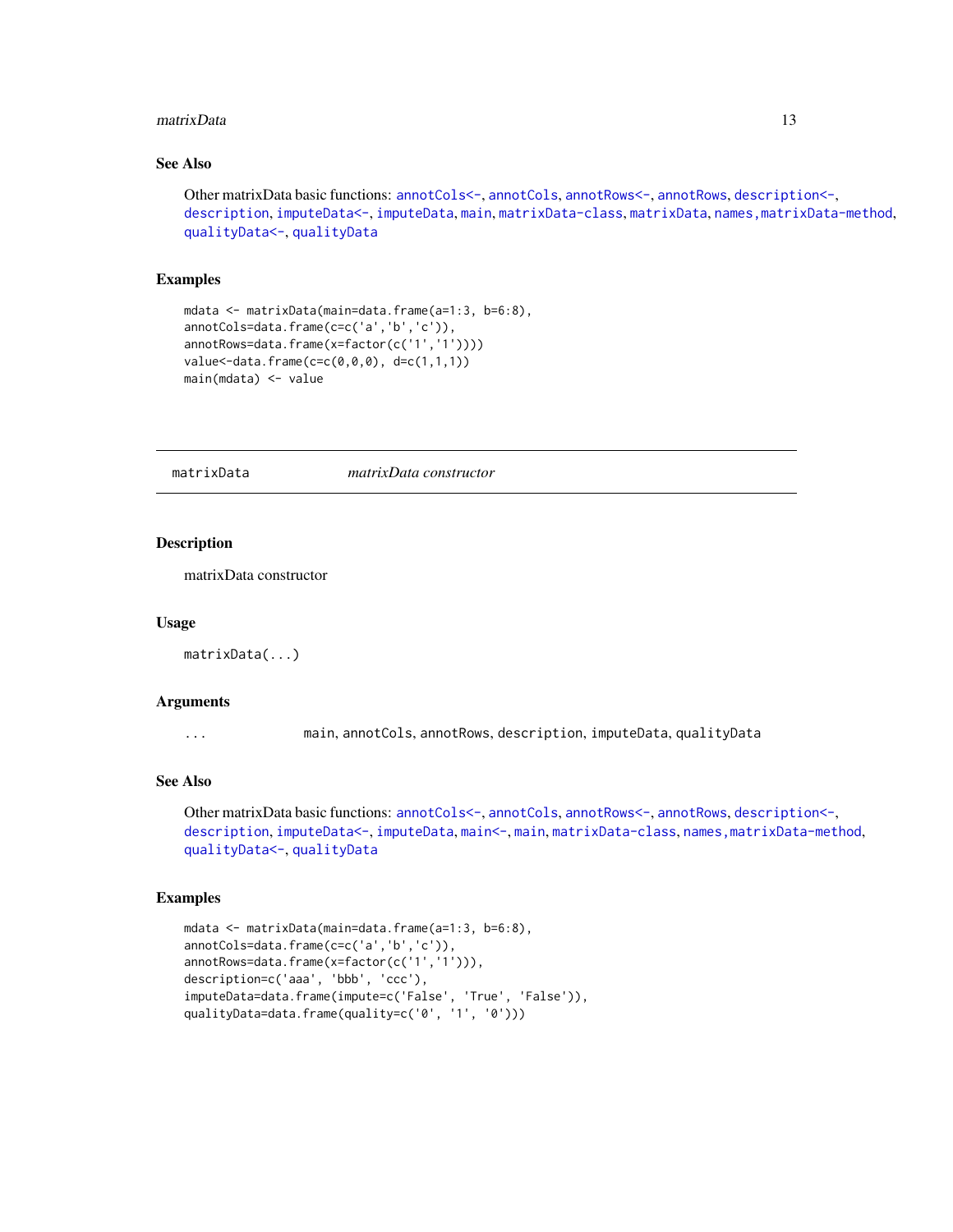<span id="page-13-1"></span><span id="page-13-0"></span>matrixData-class *MatrixData*

## Description

MatrixData

# **Slots**

main Main expression data.frame. annotCols Annotation Columns data.frame. annotRows Annotation Rows data.frame. description Column descriptions. imputeData Imputation data.frame. qualityData Quality values data.frame.

# See Also

Other matrixData basic functions: [annotCols<-](#page-2-1), [annotCols](#page-1-1), [annotRows<-](#page-3-1), [annotRows](#page-3-2), [description<-](#page-7-1), [description](#page-6-1), [imputeData<-](#page-8-1), [imputeData](#page-8-2), [main<-](#page-11-1), [main](#page-11-2), [matrixData](#page-12-1), [names,matrixData-method](#page-0-0), [qualityData<-](#page-16-1), [qualityData](#page-16-2)

| MatrixDataCheck | MatrixDataCheck: a function to check the validity of an object as a |  |
|-----------------|---------------------------------------------------------------------|--|
|                 | perseus data frame                                                  |  |

## Description

Check perseus compatibility of an object

## Usage

```
MatrixDataCheck(object, ...)
## Default S3 method:
MatrixDataCheck(object = NULL, main, annotationRows,
  annotationCols, descriptions, imputeData, qualityData, all_colnames, ...)
## S3 method for class 'matrixData'
MatrixDataCheck(object, ...)
## S3 method for class 'list'
MatrixDataCheck(object, ...)
## S3 method for class 'ExpressionSet'
MatrixDataCheck(object, ...)
```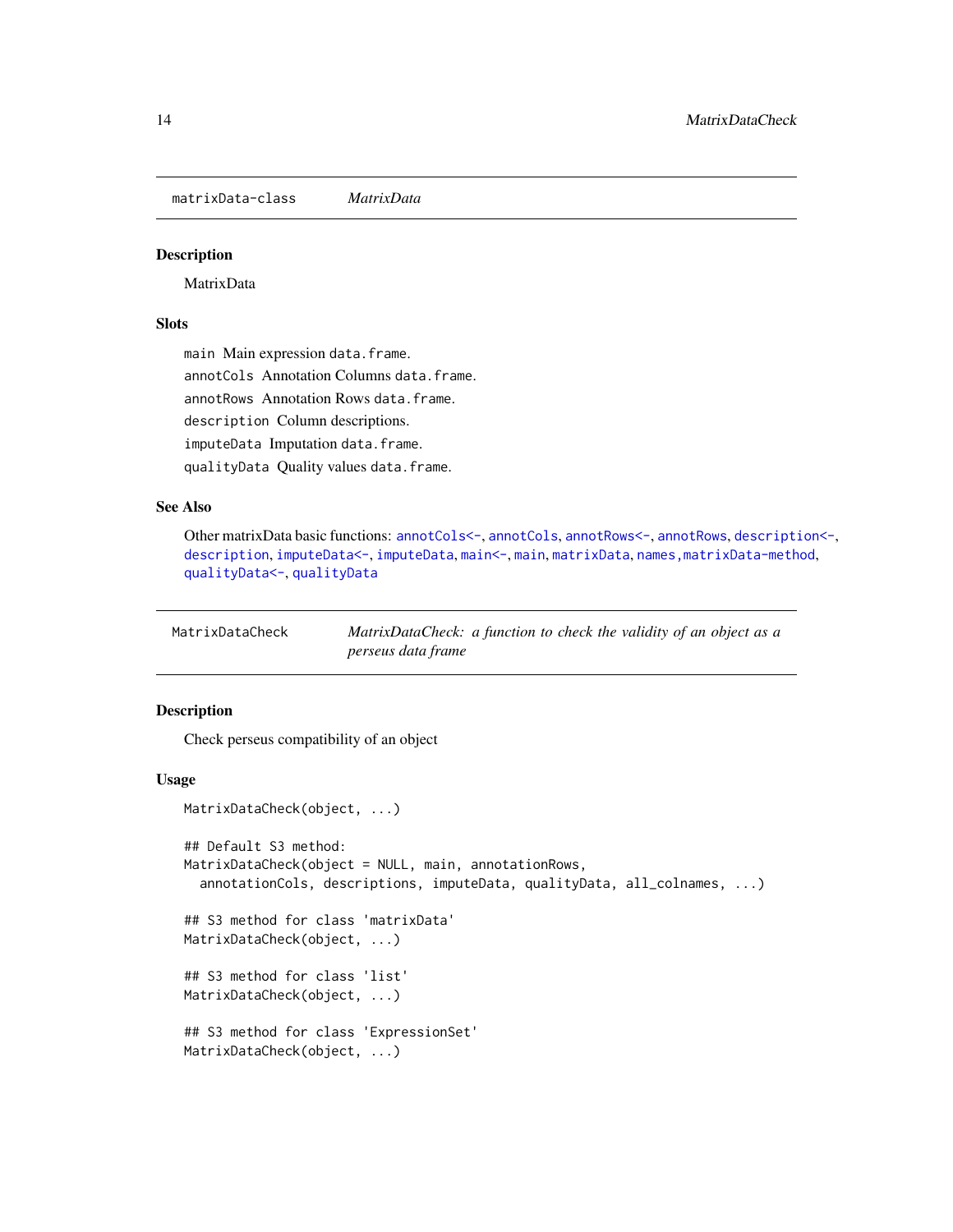# <span id="page-14-0"></span>Arguments

| object       | object to check consistency with perseus data frames     |
|--------------|----------------------------------------------------------|
| .            | additional arguments passed to the respective method     |
| main         | Main Data frame                                          |
|              | annotation Rows Containing annotation information        |
|              | annotationCols Columns containing annotation information |
| descriptions | Descriptions of all the columns                          |
| imputeData   | Is imputed or not                                        |
| qualityData  | quality number                                           |
| all_colnames | The colnames to be used                                  |

## Value

a logical indicating the validity of the object (or series of objects) as a perseus DF or the string of errors

NULL

# NULL

NULL

# Examples

```
require(PerseusR)
mat <- matrixData(
```

```
main=data.frame(a=1:3, b=6:8),
annotCols=data.frame(c=c('a','b','c')),
annotRows=data.frame(x=factor(c('1','1'))))
```
MatrixDataCheck(mat)

names,matrixData-method

*Get names*

# Description

Get the column names of main and annotation columns.

# Usage

```
## S4 method for signature 'matrixData'
names(x)
```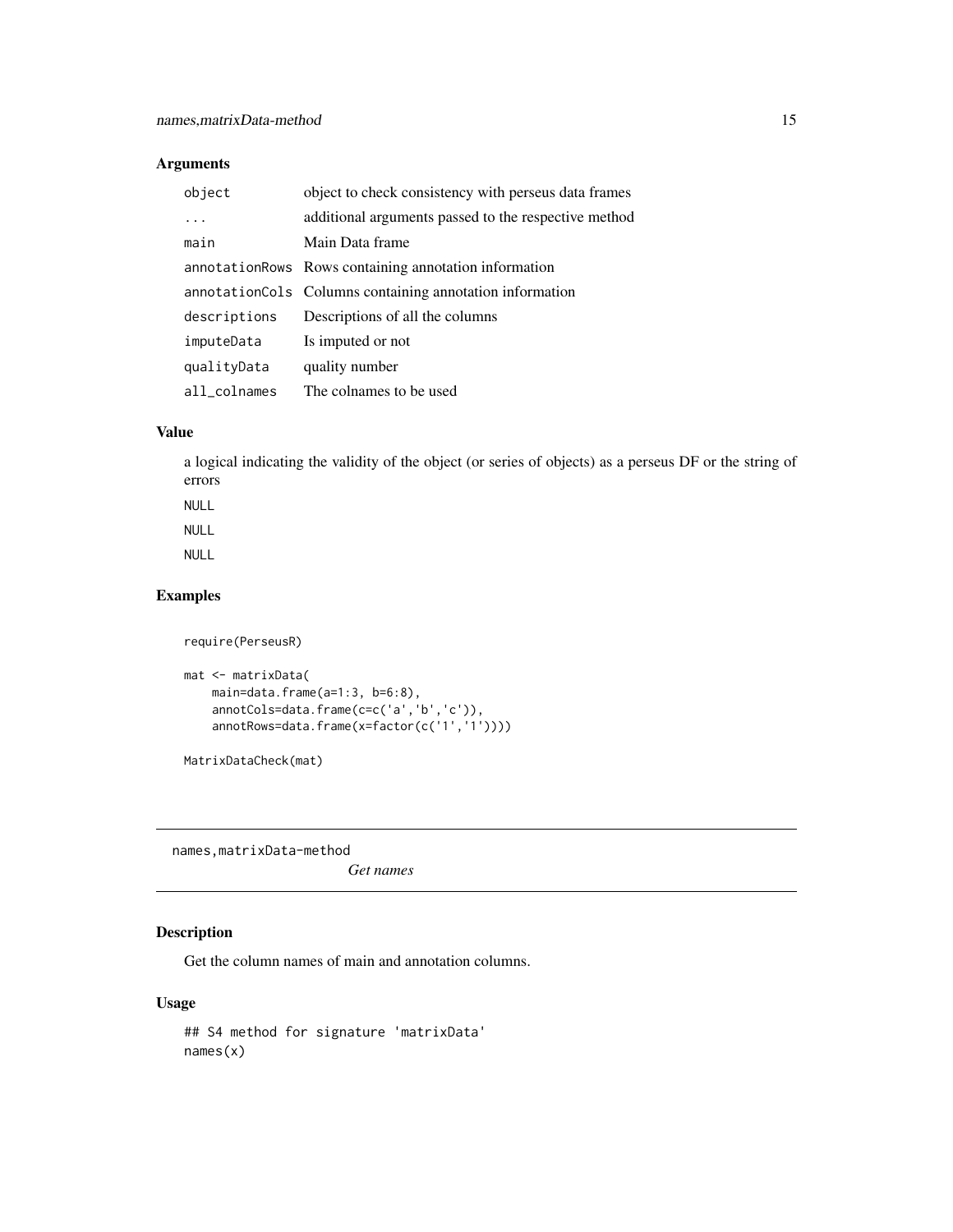### Arguments

x matrixData

# See Also

Other matrixData basic functions: [annotCols<-](#page-2-1), [annotCols](#page-1-1), [annotRows<-](#page-3-1), [annotRows](#page-3-2), [description<-](#page-7-1), [description](#page-6-1), [imputeData<-](#page-8-1), [imputeData](#page-8-2), [main<-](#page-11-1), [main](#page-11-2), [matrixData-class](#page-13-1), [matrixData](#page-12-1), [qualityData<-](#page-16-1), [qualityData](#page-16-2)

names.matrixData *Column names of main and annotation columns*

# Description

Column names of main and annotation columns

# Usage

## S3 method for class 'matrixData' names(x)

## Arguments

x matrixData

<span id="page-15-1"></span>parseParameters *Parse parameters*

## Description

Parse parameters from the parameters xml file.

## Usage

```
parseParameters(paramFile)
```
# Arguments

paramFile Parameters xml file

```
tmp <- tempfile(fileext = ".xml")
write('<IntParam Name="test_int">\n<Value>2</Value>\n</IntParam>', file=tmp)
parameters <- parseParameters(tmp)
```
<span id="page-15-0"></span>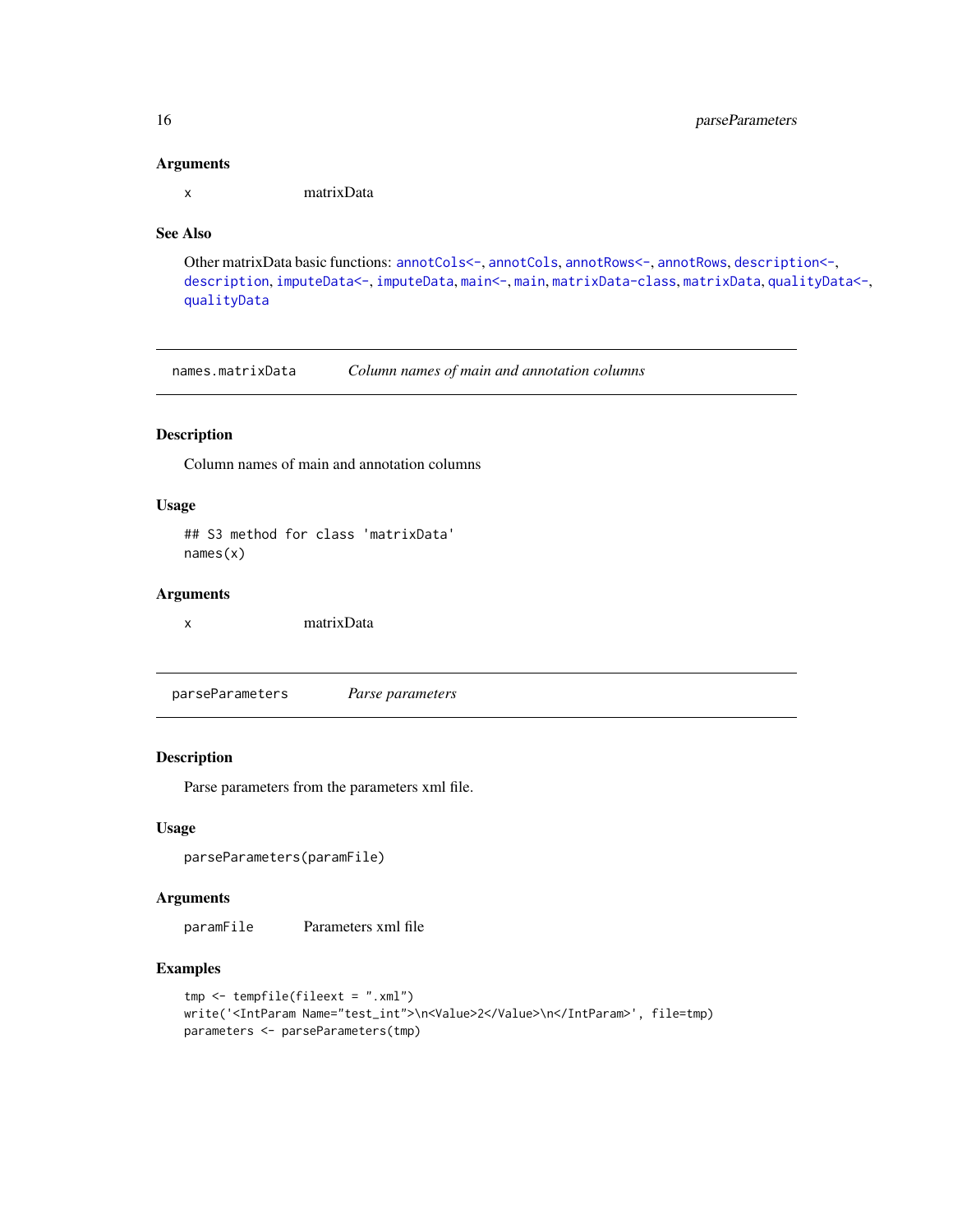<span id="page-16-2"></span><span id="page-16-0"></span>

Get quality values of main data frame

## Usage

```
qualityData(mdata)
```
# Arguments

mdata matrixData

## See Also

Other matrixData basic functions: [annotCols<-](#page-2-1), [annotCols](#page-1-1), [annotRows<-](#page-3-1), [annotRows](#page-3-2), [description<-](#page-7-1), [description](#page-6-1), [imputeData<-](#page-8-1), [imputeData](#page-8-2), [main<-](#page-11-1), [main](#page-11-2), [matrixData-class](#page-13-1), [matrixData](#page-12-1), [names,matrixData-method](#page-0-0), [qualityData<-](#page-16-1)

### Examples

```
mdata <- matrixData(main=data.frame(a=1:3, b=6:8),
annotCols=data.frame(c=c('a','b','c')),
annotRows=data.frame(x=factor(c('1','1'))),
qualityData=data.frame(quality=c('1', '1', '1')))
qualityData(mdata)
```
<span id="page-16-1"></span>qualityData<- *Set quality values of main data frame*

#### Description

Set quality values of main data frame

## Usage

qualityData(mdata) <- value

| mdata | matrixData |
|-------|------------|
| value | value      |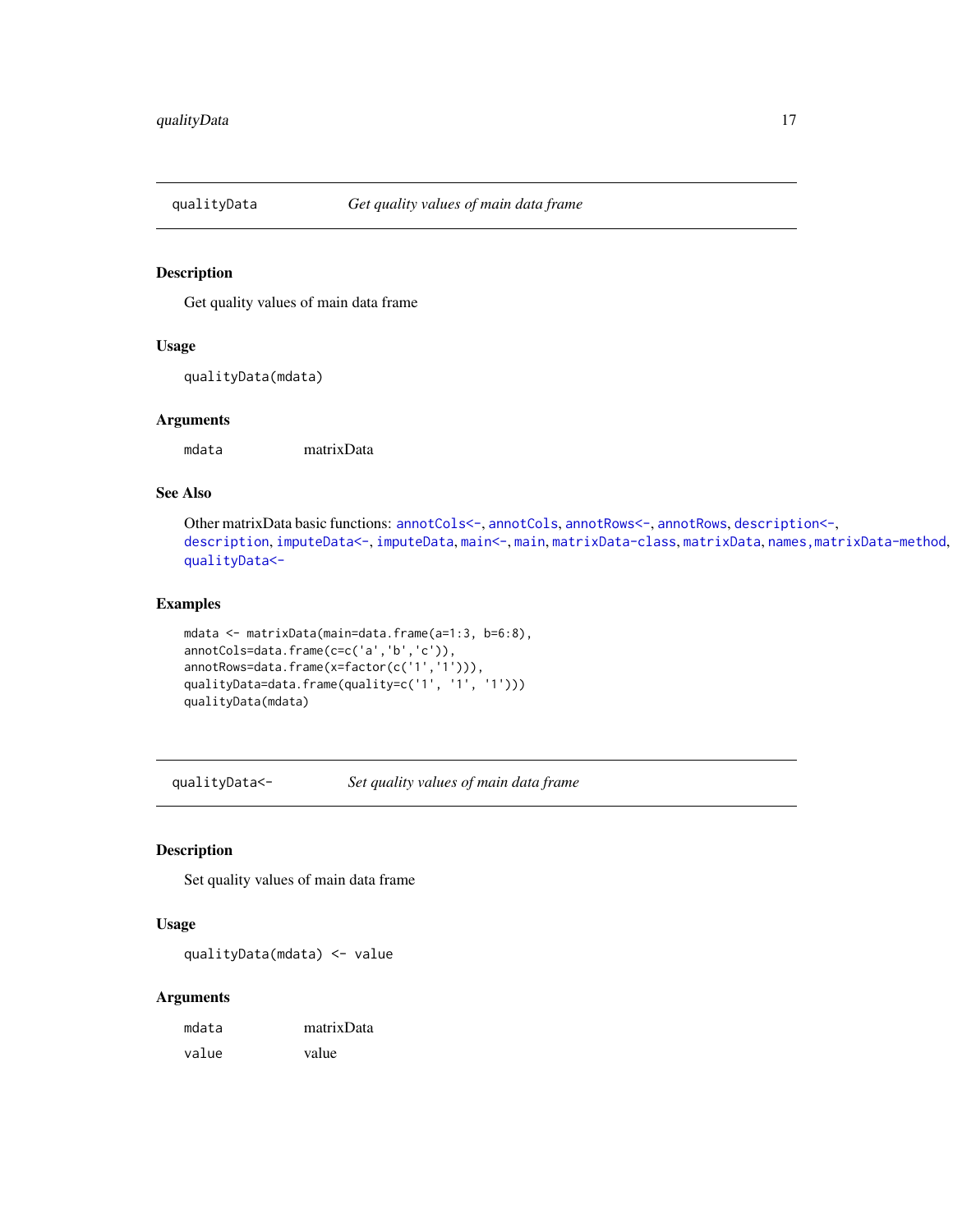# See Also

```
Other matrixData basic functions: annotCols<-, annotCols, annotRows<-, annotRows, description<-,
description, imputeData<-, imputeData, main<-, main, matrixData-class, matrixData, names,matrixData-method,
qualityData
```
## Examples

```
mdata <- matrixData(main=data.frame(a=1:3, b=6:8),
annotCols=data.frame(c=c('a','b','c')),
annotRows=data.frame(x=factor(c('1','1'))),
qualityData=data.frame(quality=c('1', '1', '1')))
value <- data.frame(quality=c('0', '0', '0'))
qualityData(mdata) <- value
```
read.perseus.default *Read Perseus matrix files*

# <span id="page-17-1"></span>Description

Read the custom Perseus matrix file format \*.txt into R.

### Usage

```
read.perseus.default(con, check = TRUE, additionalMatrices = FALSE)
read.perseus.as.list(con, check = TRUE)
read.perseus.as.matrixData(con, check = TRUE,
 additionalMatrices = FALSE)
read.perseus.as.ExpressionSet(con, check = TRUE)
```
# read.perseus(con, check = TRUE, additionalMatrices = FALSE)

## Arguments

| con                | A connection object or the path to input file                                                    |
|--------------------|--------------------------------------------------------------------------------------------------|
| check              | Logical indicating whether to check for the validity of the exported object (slightly<br>slower) |
| additionalMatrices |                                                                                                  |
|                    | Logical indication whether to write out quality and imputation matrices in perseus<br>format     |
|                    |                                                                                                  |

# Value

Defaults to a [matrixData](#page-12-1) object.

<span id="page-17-0"></span>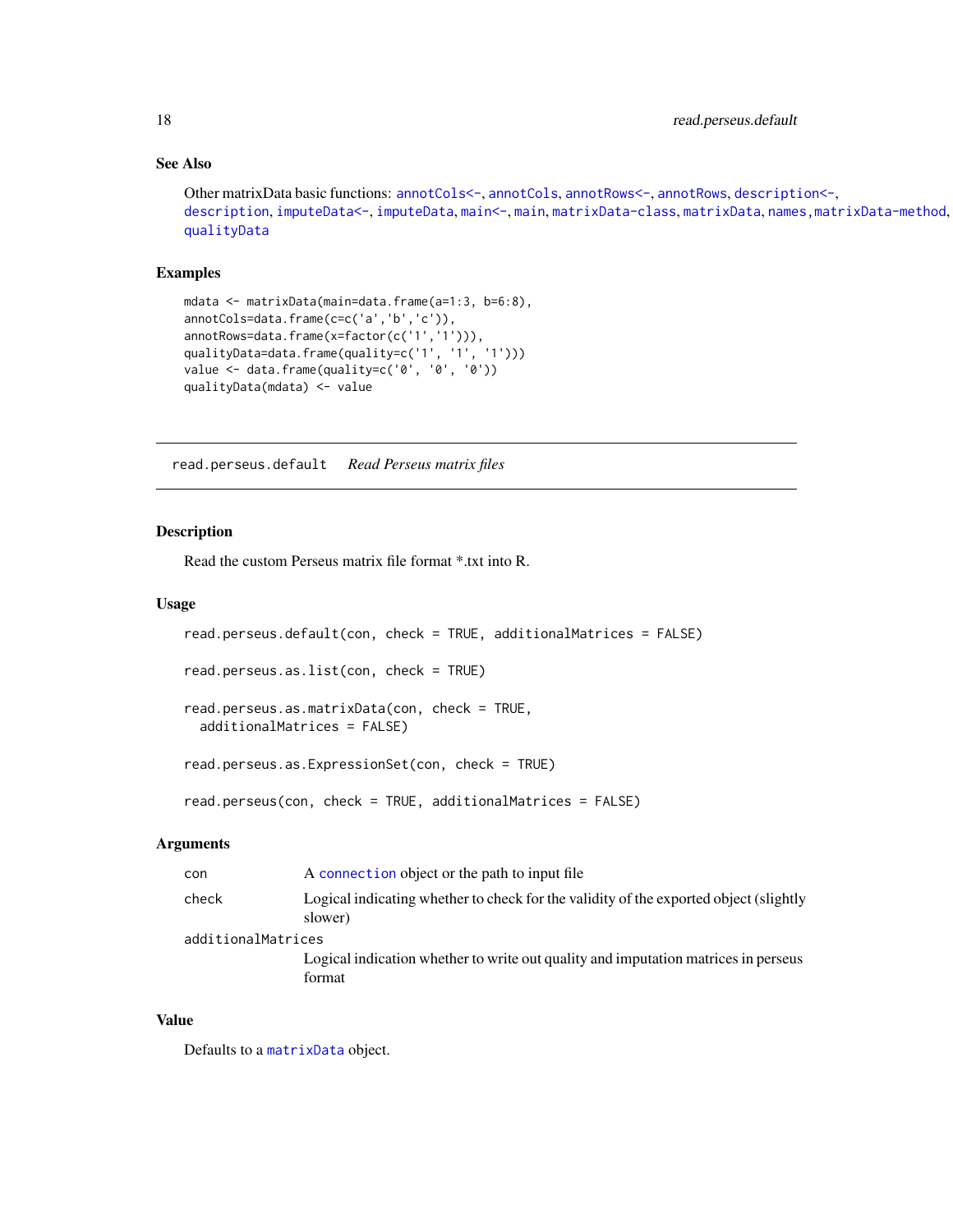## <span id="page-18-0"></span>Functions

- read.perseus.default: Returns a list used internally to generate all other outputs
- read.perseus.as.list: Returns explicitly as a list
- read.perseus.as.matrixData: Returns explicitly as a specialized matrix data object
- read.perseus.as.ExpressionSet: Returns a bioconductor expression set object

# Note

Limitations to column names in R still apply. Column names valid in Perseus, such as 'Column 1' will be changed to 'Column.1'

If the provided connection con is a character string, it will assumed to be a file path. A [connection](#page-0-0) which is not seekable (see [isSeekable](#page-0-0)) will be written to a temporary file. Any connection will be closed when read.perseus exits. read.perseus.as.list, read.perseus.as.matrixData and read.perseus.as.ExpressionSet are also available depending on the class desired as an output

#### See Also

[write.perseus](#page-20-1) [matrixData](#page-12-1)

# Examples

```
tmp <- tempfile(fileext = ".txt")
write('Column_1\tColumn_2\tColumn_3
#!{Description}\t\t
#!{Type}E\tE\tE
-1.860574\t-0.3910594\t0.2870352
NaN\t-0.4742951\t0.849998', file=tmp)
mdata <- read.perseus(tmp)
```
singleChoiceParamInd *Single choice index*

# Description

Extract the index chosen in an BoolParam

# Usage

singleChoiceParamInd(parameters, name)

| parameters | The parameters object (see parseParameters) |
|------------|---------------------------------------------|
| name       | The name of the parameter                   |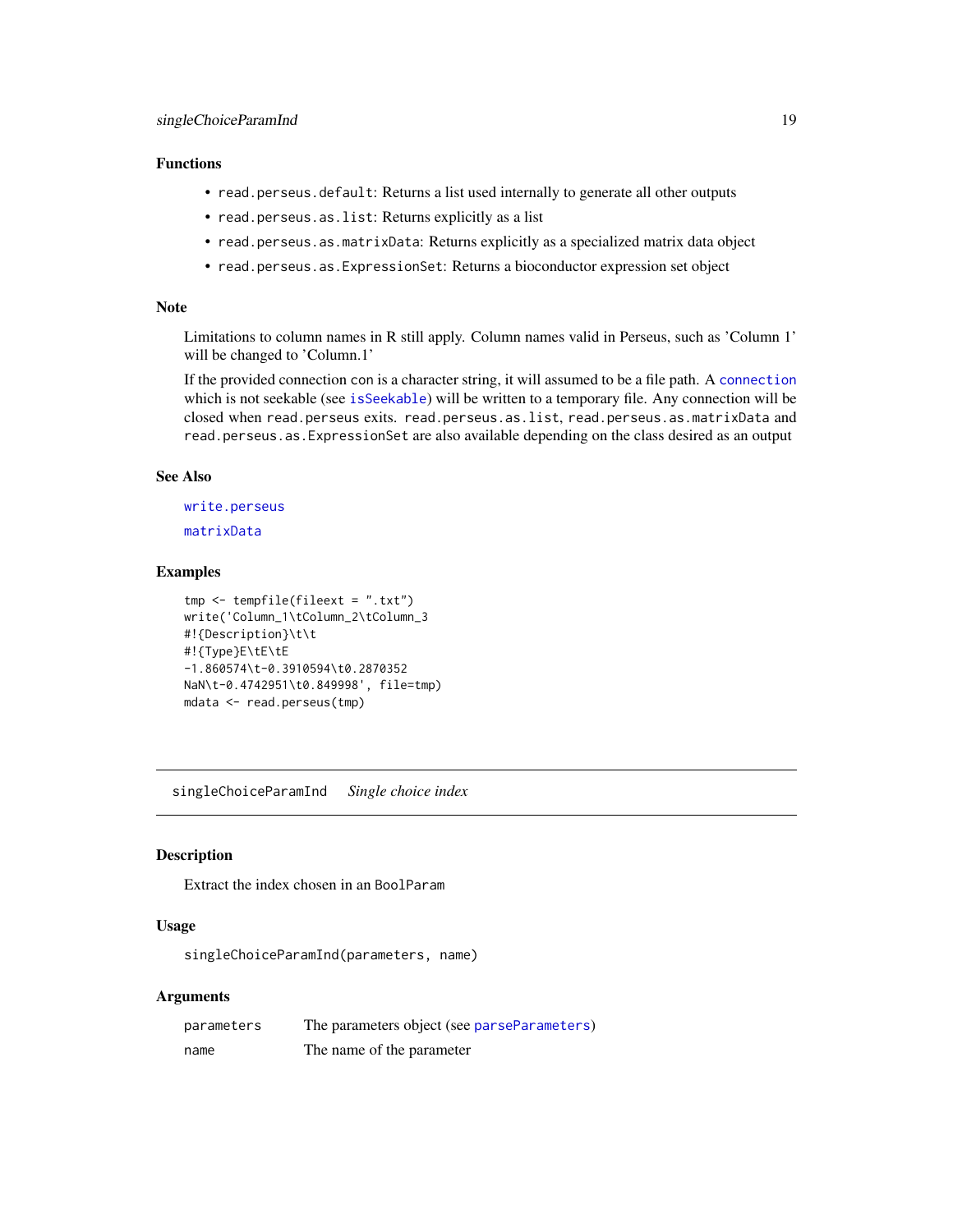# Value

The selected index

# Examples

```
tmp <- tempfile(fileext = ".xml")
write('<SingleChoiceParam Name="test_single">\n<Value>1</Value>\n
<Values>\n<Item>A</Item>\n<Item>B</Item>\n</Values>\n</SingleChoiceParam>', file=tmp)
parameters <- parseParameters(tmp)
singleChoiceParamInd(parameters, "test_single")
```
singleChoiceParamValue *Single choice value*

# Description

Extract the value selected in a SingleChoiceParam.

# Usage

singleChoiceParamValue(parameters, name)

# Arguments

| parameters | The parameters object (see parseParameters) |
|------------|---------------------------------------------|
| name       | The name of the parameter                   |

#### Value

The string representing the value

```
tmp <- tempfile(fileext = ".xml")
write('<SingleChoiceParam Name="test_single">\n<Value>1</Value>\n
<Values>\n<Item>A</Item>\n<Item>B</Item>\n</Values>\n</SingleChoiceParam>', file=tmp)
parameters <- parseParameters(tmp)
singleChoiceParamValue(parameters, "test_single")
```
<span id="page-19-0"></span>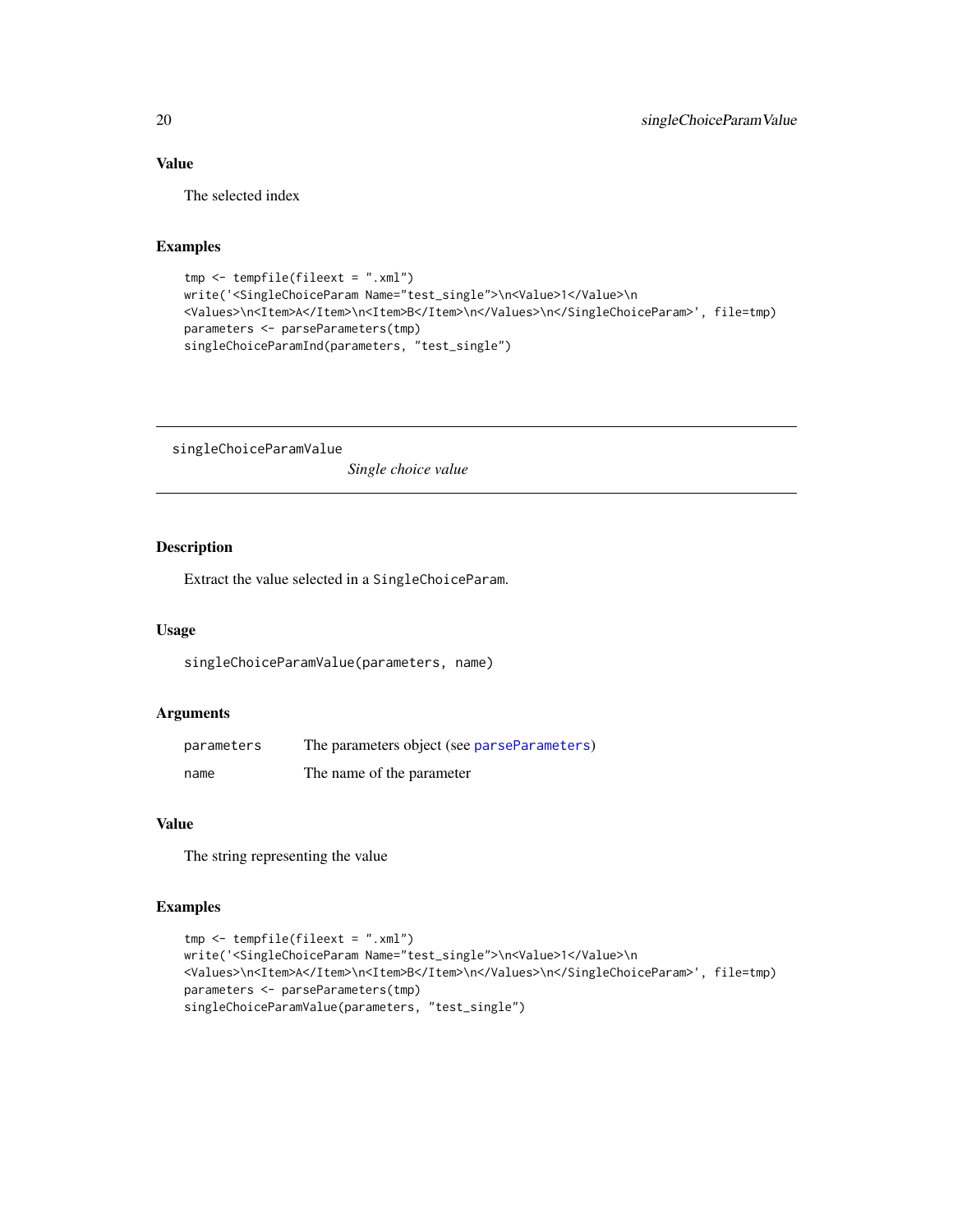<span id="page-20-1"></span><span id="page-20-0"></span>

Write data to a perseus text file or connection

Write Data to file in the custom Perseus matrix file format.

## Usage

```
write.perseus(object = NULL, con = NULL, ...)## Default S3 method:
write.perseus(object = NULL, con = NULL, main,
  annotCols = NULL, annotRows = NULL, descr = NULL,
  imputeData = NULL, qualityData = NULL, ...)
## S3 method for class 'matrixData'
write.perseus(object, con, ...)
## S3 method for class 'list'
write.perseus(object, con, ...)
## S3 method for class 'data.frame'
write.perseus(object, con, annotCols = NULL, ...)
## S3 method for class 'matrix'
write.perseus(object, con, annotCols = NULL, ...)
## S3 method for class 'ExpressionSet'
write.perseus(object, con, ...)
```

| object      | an expression Set, matrix Data, list or table-like object.                                |
|-------------|-------------------------------------------------------------------------------------------|
| con         | A connection object or the path to output file                                            |
| $\cdots$    | additional arguments passed to other functions                                            |
| main        | a data frame containing                                                                   |
| annotCols   | a df containing columns containing metadata (about the rows)                              |
| annotRows   | a df containing columns containing metadata (about the columns)                           |
| descr       | a character vector that describes the columns in main and in annotCols (in that<br>order) |
| imputeData  | a df containing imputations – True or False of main data frame                            |
| qualityData | a df containing quality values of main data frame                                         |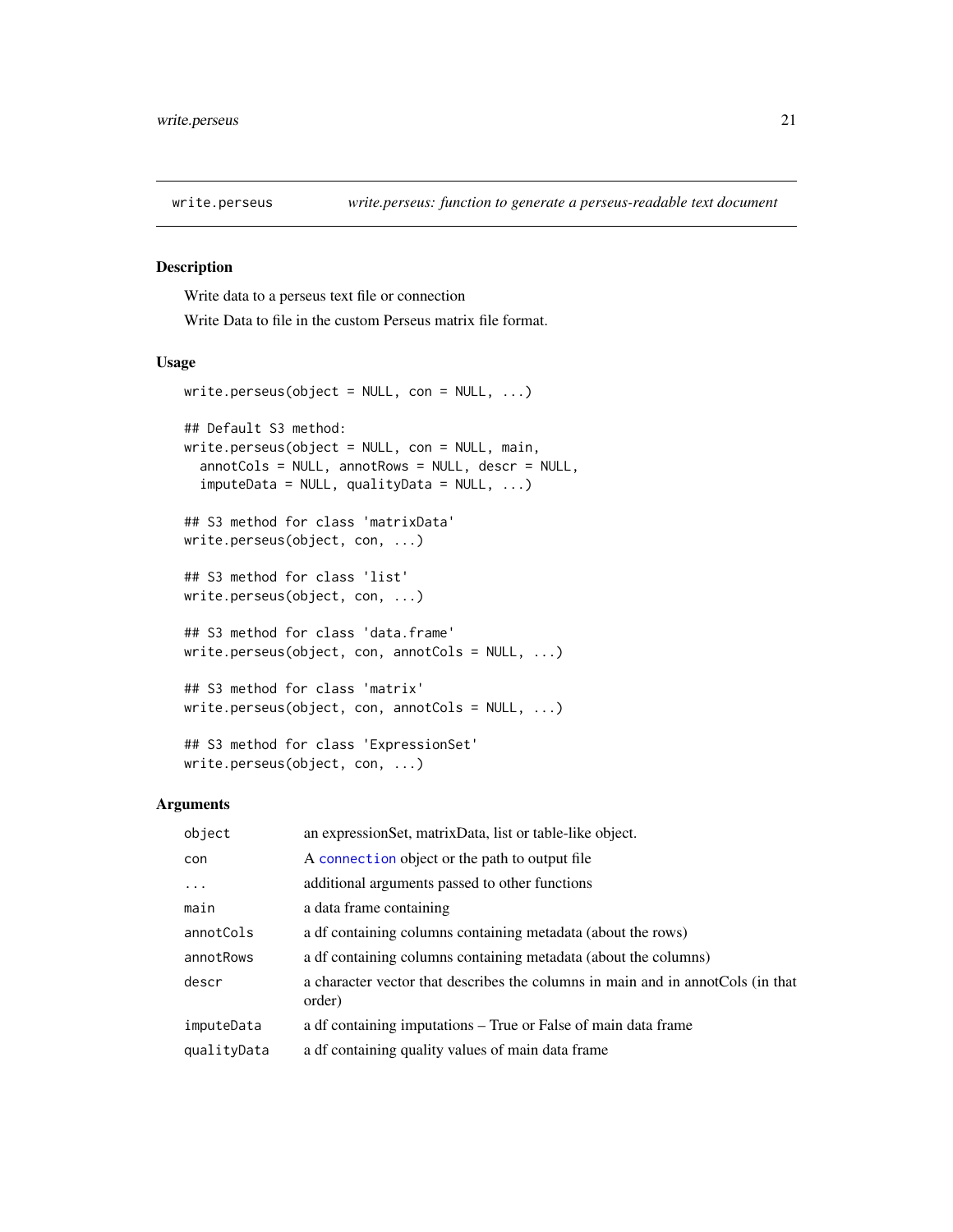# <span id="page-21-0"></span>Value

writes to disk a perseus-interpretable text representation of an R object

NULL

NULL

NULL

NULL

NULL

# See Also

[read.perseus](#page-17-1) [matrixData](#page-12-1)

```
df <- matrixData(
main=data.frame(a=1:3, b=6:8),
annotCols=data.frame(b=c('a','b','c')),
annotRows=data.frame(x=factor(c('1','1'))),
description=c('a','a','b'))
con <- textConnection('df1', 'w')
write.perseus(df, con)
close(con)
```